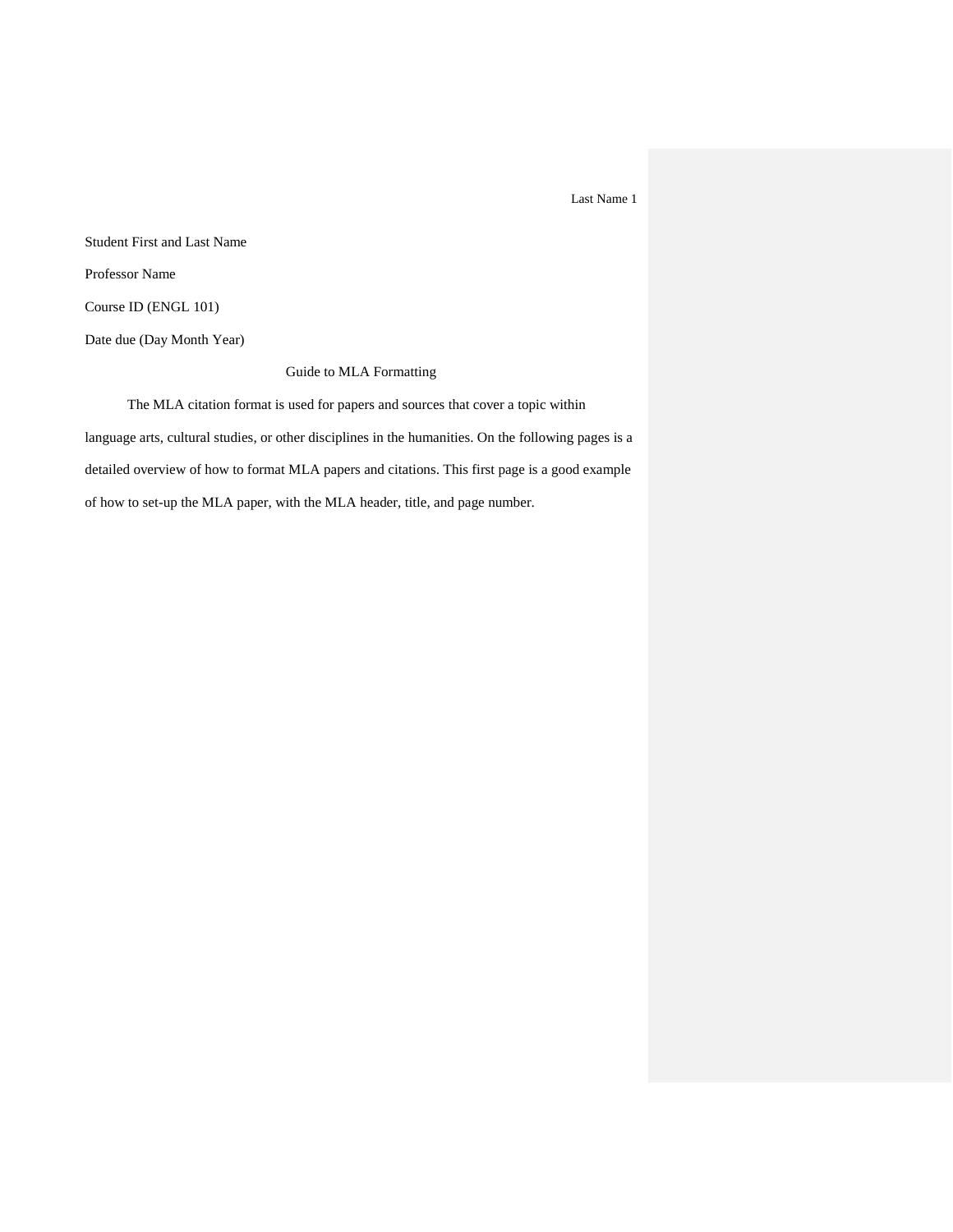#### **Page Formatting**

**First Page** The first page of your paper will have the MLA heading. See the example of how to format the MLA heading on the first page of this document. You will need to know your professor's name, the course number, and the due date.

**Page Numbers** Page numbers should be placed in the top margin .5" from the top of the page on the righthand side. Put your last name immediately before the page number. **Line Spacing** Your paper will be double-spaced, even the works cited page. Make sure to remove any blank spaces before or after paragraphs by using the line spacing tool. **Works Cited** The works-cited page begins on a new page directly after the end of your paper. The words "Works Cited" (without quotation marks) will be centered at the top of the page and in bold.

**Figures** Any visual included in your paper that is not a table or musical score will be labelled as a Figure (Fig.). Figures are labelled numerically in order as they appear in the paper. The label will go below the figure, followed by the title/name. Right after the title will go the source citation if it is not an original figure created by you. This citation does not need to be included in the works-cited page.



Fig. 1. Number of UFO Sightings by Outdoor Air Temperature.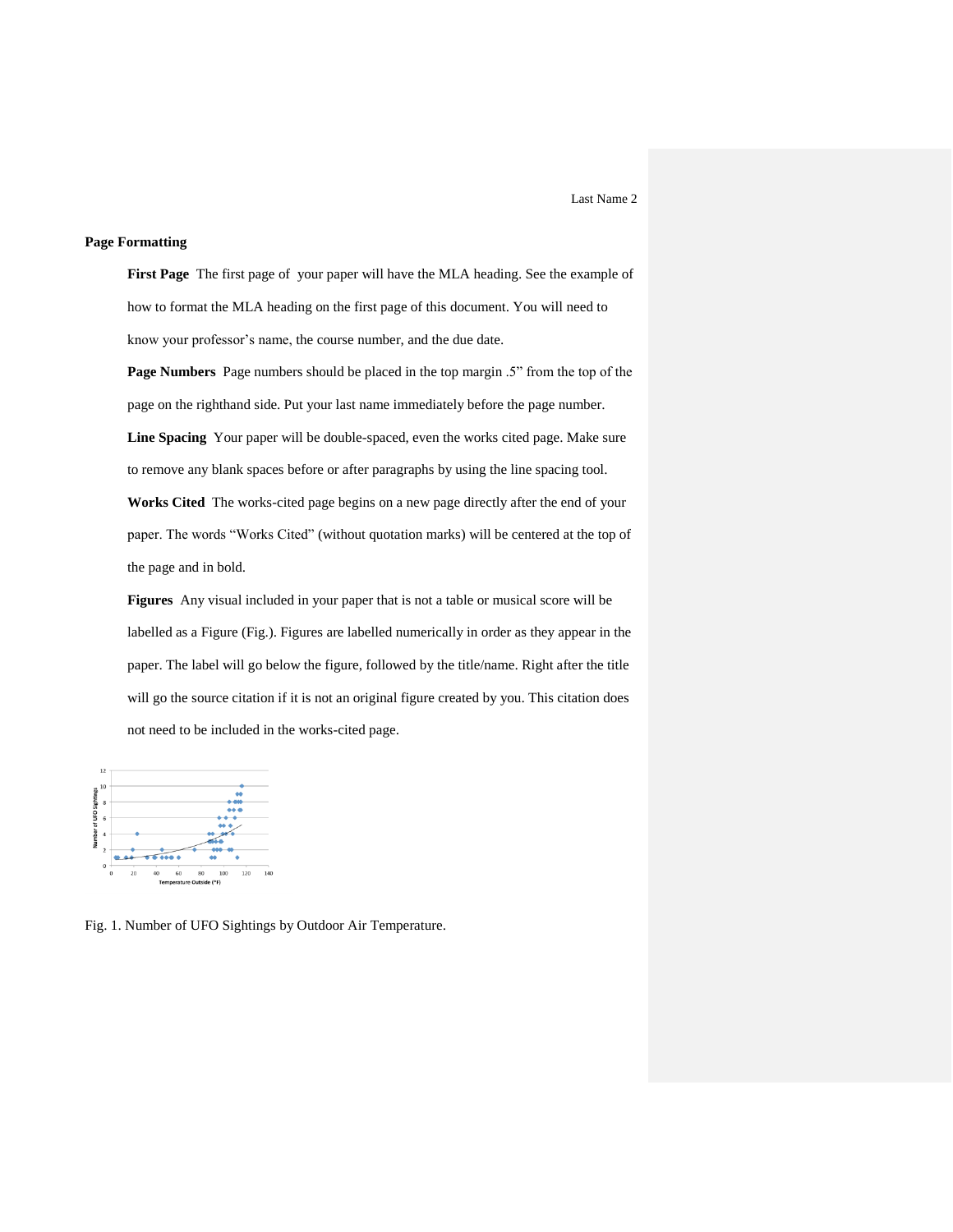**Tables** Each table must be located near the text where it is mentioned. Tables are labelled numerically in order of appearance, and the table's title appears direct below the label, capitalized in title case. If a caption is needed, it appears immediately below the table. If the whole table comes from a source (if you copied the table itself), include the work-cited information for the table in the caption but not in your paper's works-cited list. If you created the table yourself using information from a source, then include the source in your paper's work-cited list and cite the source material using an in-text citation in the table.

#### Table 1

## Students' Grades in Three Courses

| <b>Student Name</b> | <b>Physics</b> | Chemistry | <b>Biology</b> | Total |
|---------------------|----------------|-----------|----------------|-------|
| Mike                | 80             | 55        | 75             | 210   |
| Haynes              | 70             | 65        | 40             | 175   |
| Hina                | 70             | 52        | 63             | 185   |
| Johny               | 55             | 53        | 42             | 150   |

## **In-Text Citations**

General Format: (Name Page). The basic in-text citation format is author's last name and page number. In the parenthetical citation, there is no comma between the name and page number.

If you use the author's name in the sentence, the parenthetical citation will include only

the page number.

When two authors (Smith and Larry 60)

When more than two authors (Jones et al. 455)

When there is no author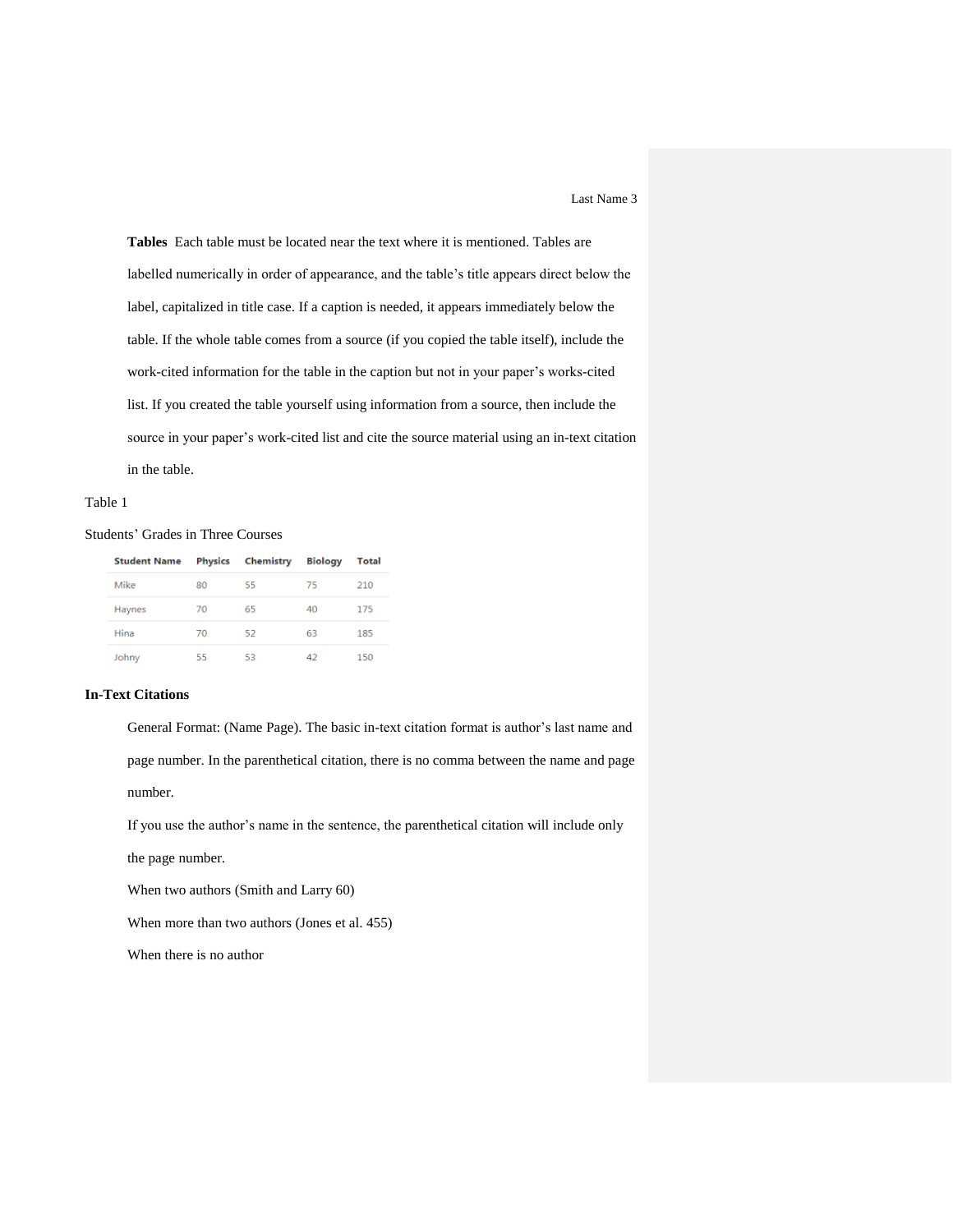Use a shortened title of the work instead of an author name. If it is an article, the title will be placed in quotation marks ("Effects of Sleep Deprivation"). If it is a longer work, like a book, TV show, or play, it will be italicized (*Harry Potter*  118).

### **Exceptions to the Page Number Requirement**

When there are no page numbers, such as on a webpage, only the author's last name is needed in the in-text citation. For long sources without page numbers, use a paragraph number (Green par. 2) to help the reader navigate to the right location.

### **Block Quotes**

When using a direct quote that is four or more lines of text, it will need to be formatted as a block quote. First introduce the quote, then:

Start the quote on a new line. Indent the entire quote half an inch from the left margin, and double-space it like the rest of the paper. Block quotes use indentation instead of quotation marks, so do not use quotation marks. The in-text citation appears after the closing punctuation oAt the end of the quote, after the period this time, is where the in-text citation appears.

You would then continue your paper on the next line.

### **Different Ways to Insert the Citation**

At the end of the summarized/paraphrased sentence:

In 1998, roughly 20% of college students had ADHD (Smith 20).

At the beginning of the summarized/paraphrased sentenced (called an attribution phrase):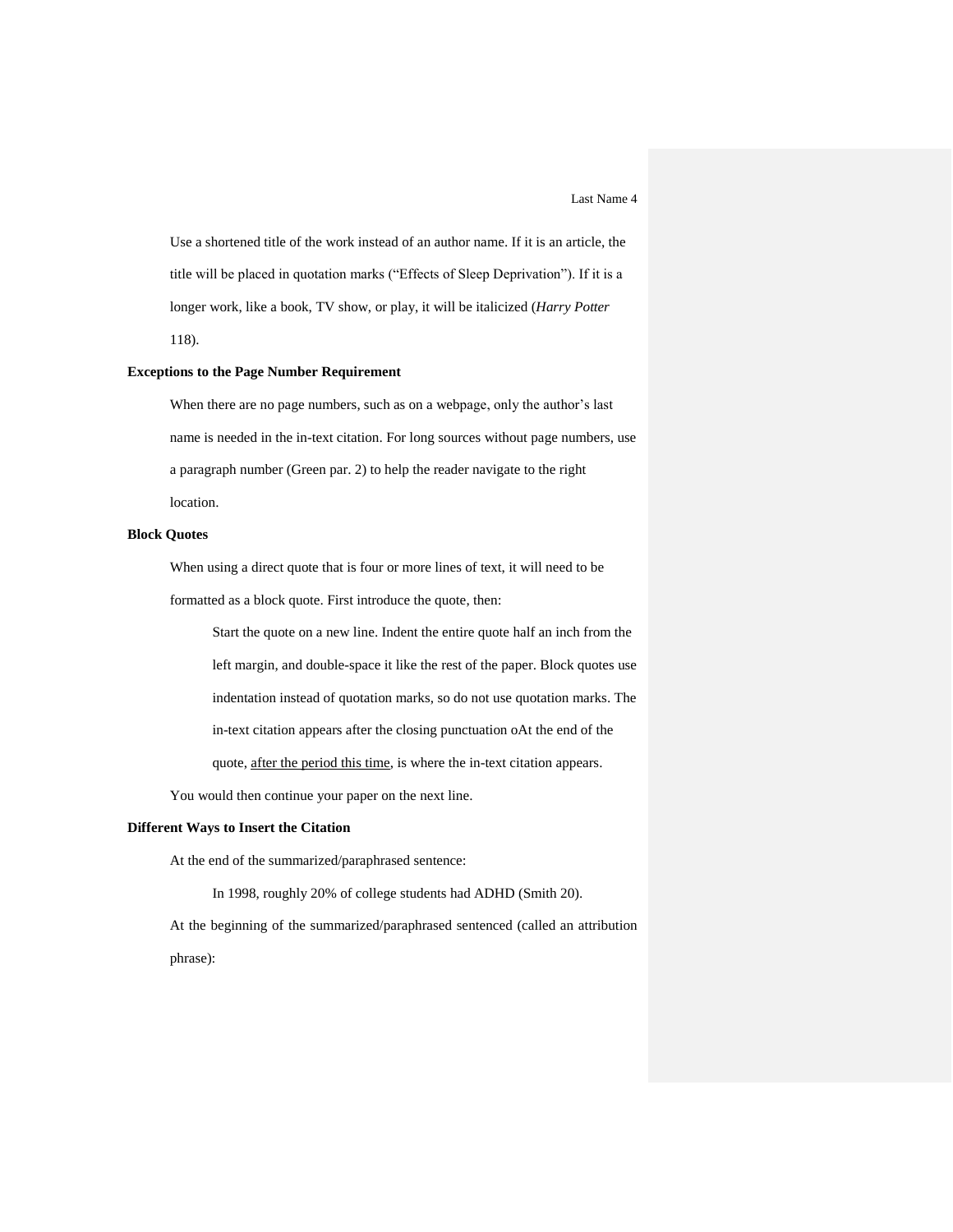According to Smith (20), approximately 20% of college students had ADHD in 1998.

# **Works Cited:**

Hanging Indent: The opposite of a first line indent, 0.5 inches for everything past the first line of a reference. Required for all sources.

## Book Reference

- Last Name, First Name. *Title of Book*. City of Publication, Publisher, Publication Date.
- Gillespie, Paula, and Neal Lerner. *The Allyn and Bacon Guide to Peer Tutoring*. Allyn and Bacon, 2000.

### Scholarly Journal Article Reference

Author(s). "Title of Article." *Title of Journal*, Volume, Issue (no.), Year, Pages. Duvall, John N. "The (Super)Marketplace of Images: Television as Unmediated

Mediation in DeLillo's *White Noise*." *Arizona Quarterly*, vol. 50, no. 3,

1994, pp. 127-53.

### Website Page

Last Name, First Name. "Title of Webpage." *Name of Website,* Date published, URL. Accessed date, only required if there is no publication date but still good to put one either way.

Koerth-Baker, Maggie. "Pre-code Movies Worth Watching." *Boing Boing*, 22 Apr. 2014, boingboing.net/2014/04/22/pre-code-movies-worthwatching.html. Accessed 15 October 2014.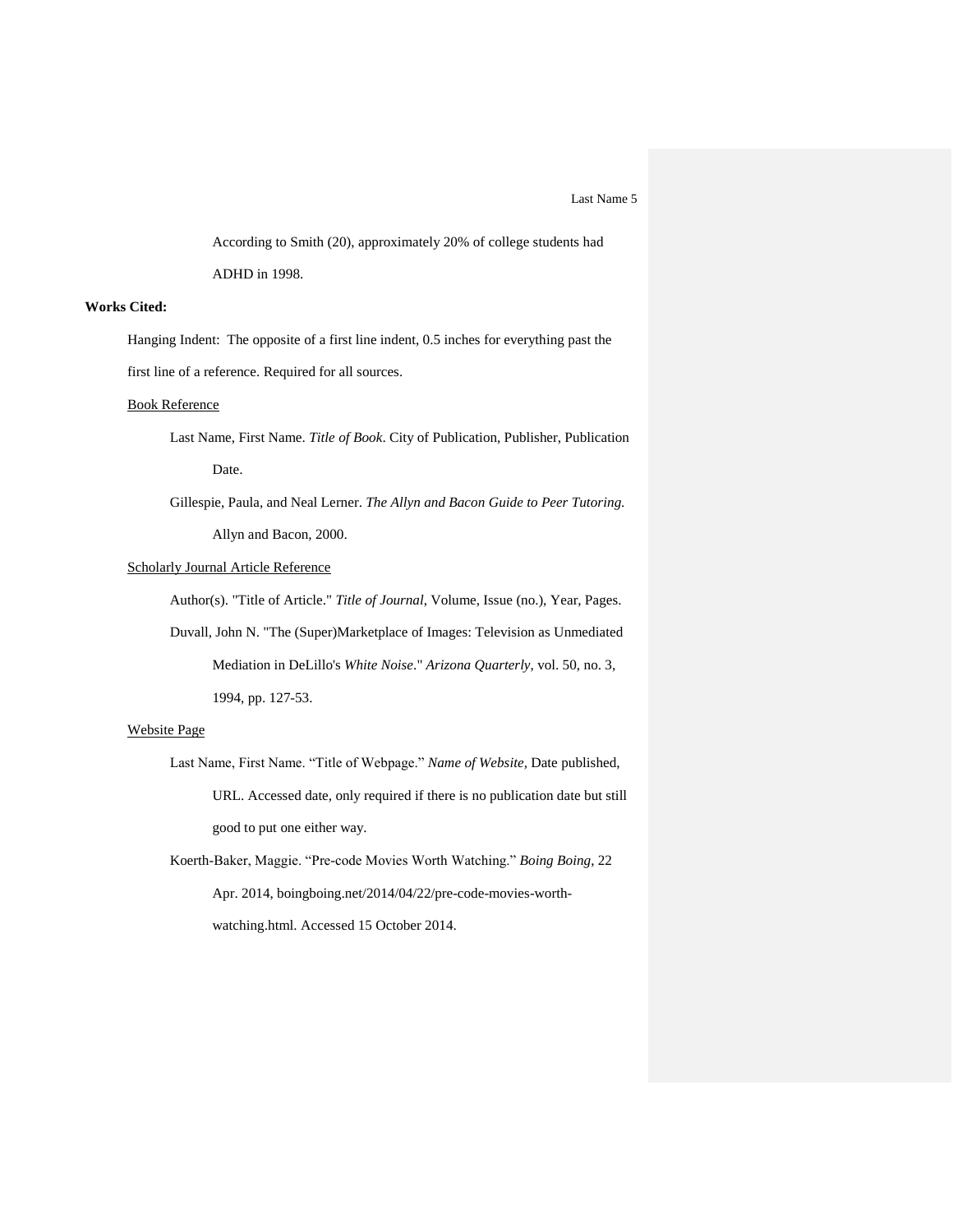# Figures

Based on where the figure came from, the figure will be cited as you would normally cite it on the Works Cited page (whether it's from a book or website or journal). The citation goes beneath the figure right after the title of the figure, on the same line. The only difference is that instead of the citation having Last Name First Name, it will be First Name Last Name in the citation. The citation does not go on the Works Cited Page.